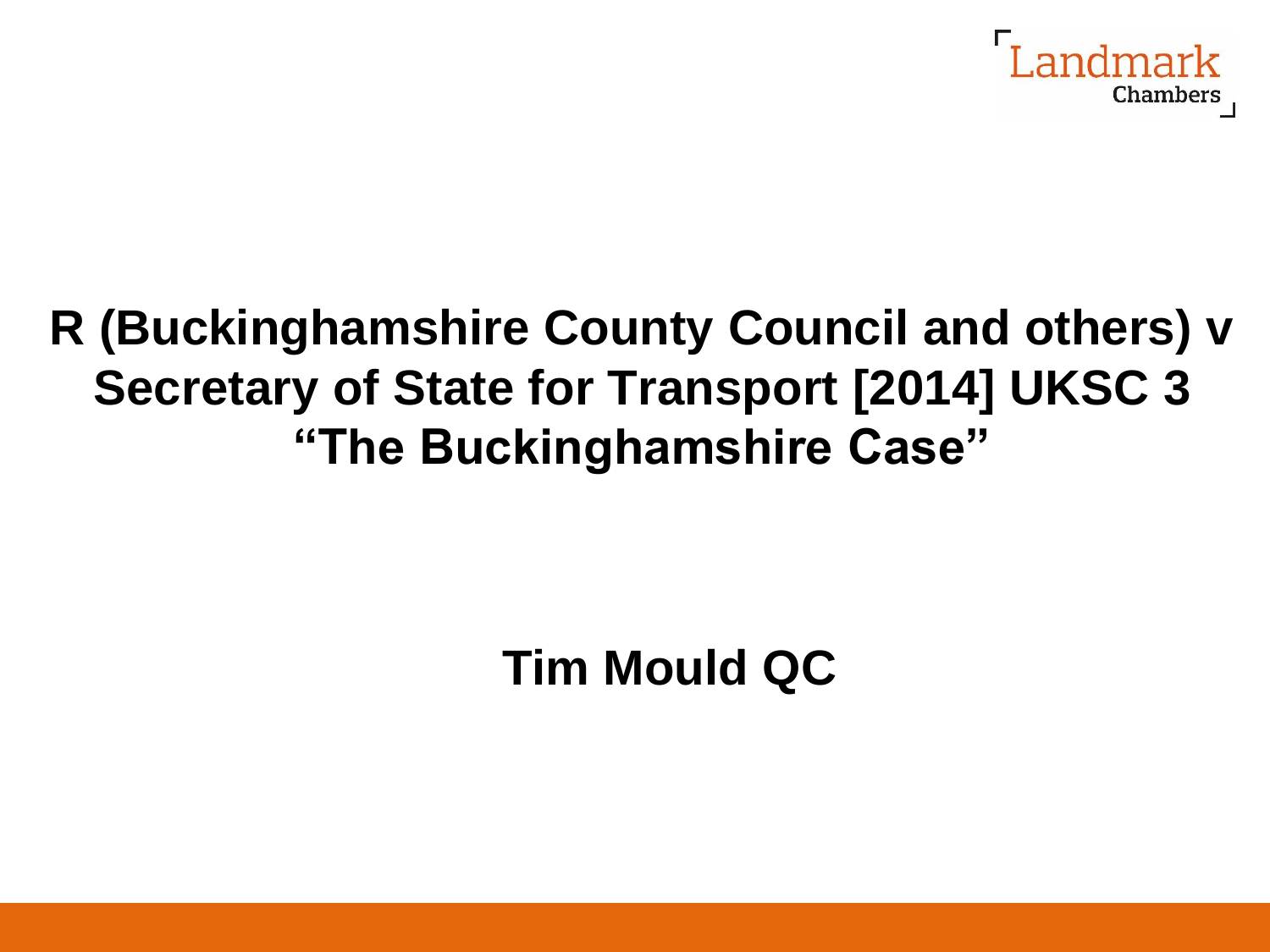## Chambers

## **High Speed Rail – HS2**

- Holds the key to the future prosperity of the United Kingdom?
- A vast and costly white elephant?
- Sustainable long term transport planning?
- An environmental disaster?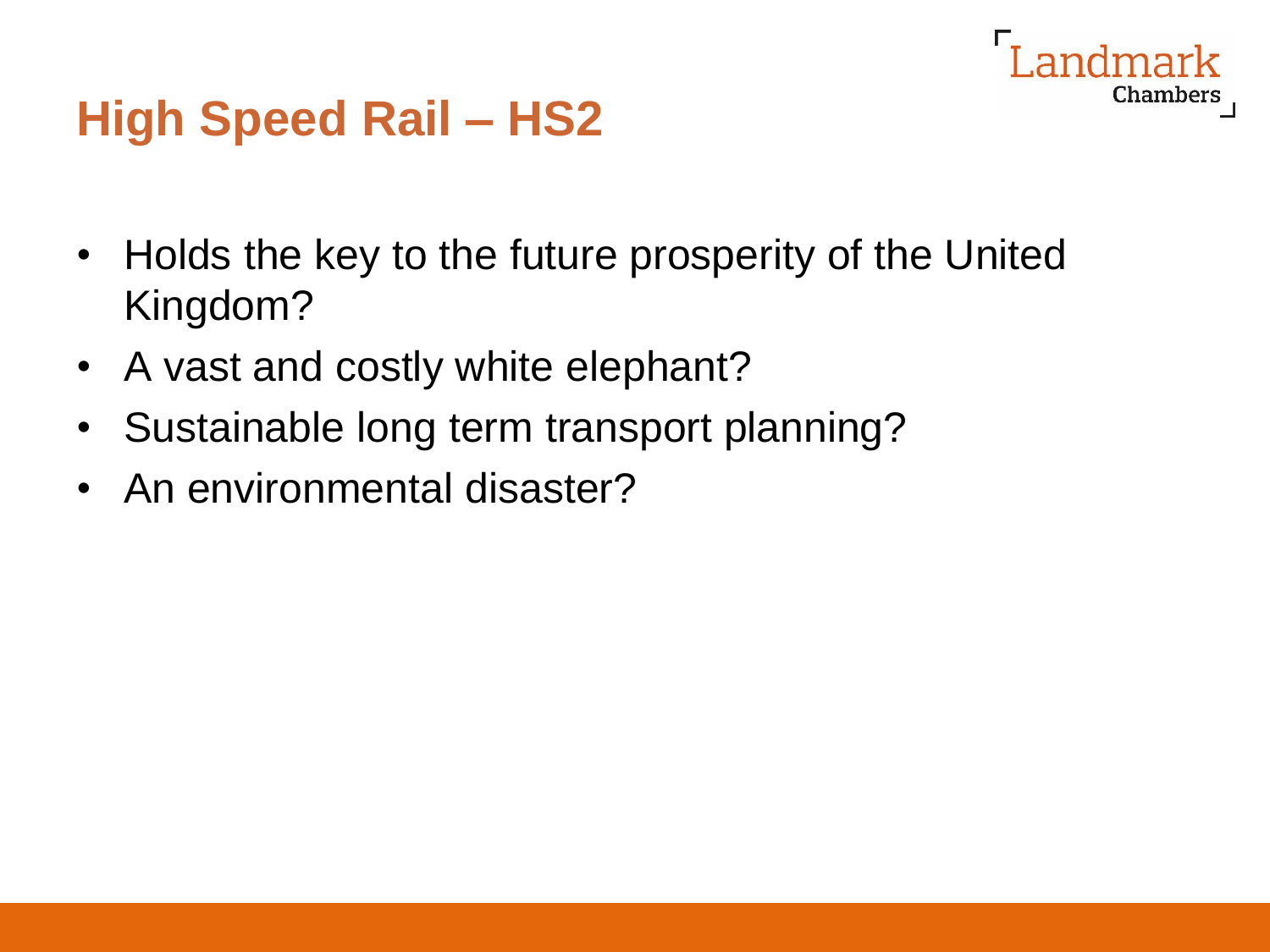## **Birth of a vision**

- December 2006 Eddington Transport Study
- January 2009 Transport Secretary (Andrew Adonis) announces formation of HS2 Ltd to advise on proposals for new railway from London to West Midlands and beyond.

Chamber:

- March 2010 "High Speed Rail" Government announces proposal for a core high speed rail network linking London, Birmingham, Manchester, East Midlands Sheffield and Leeds
- The "Y Network"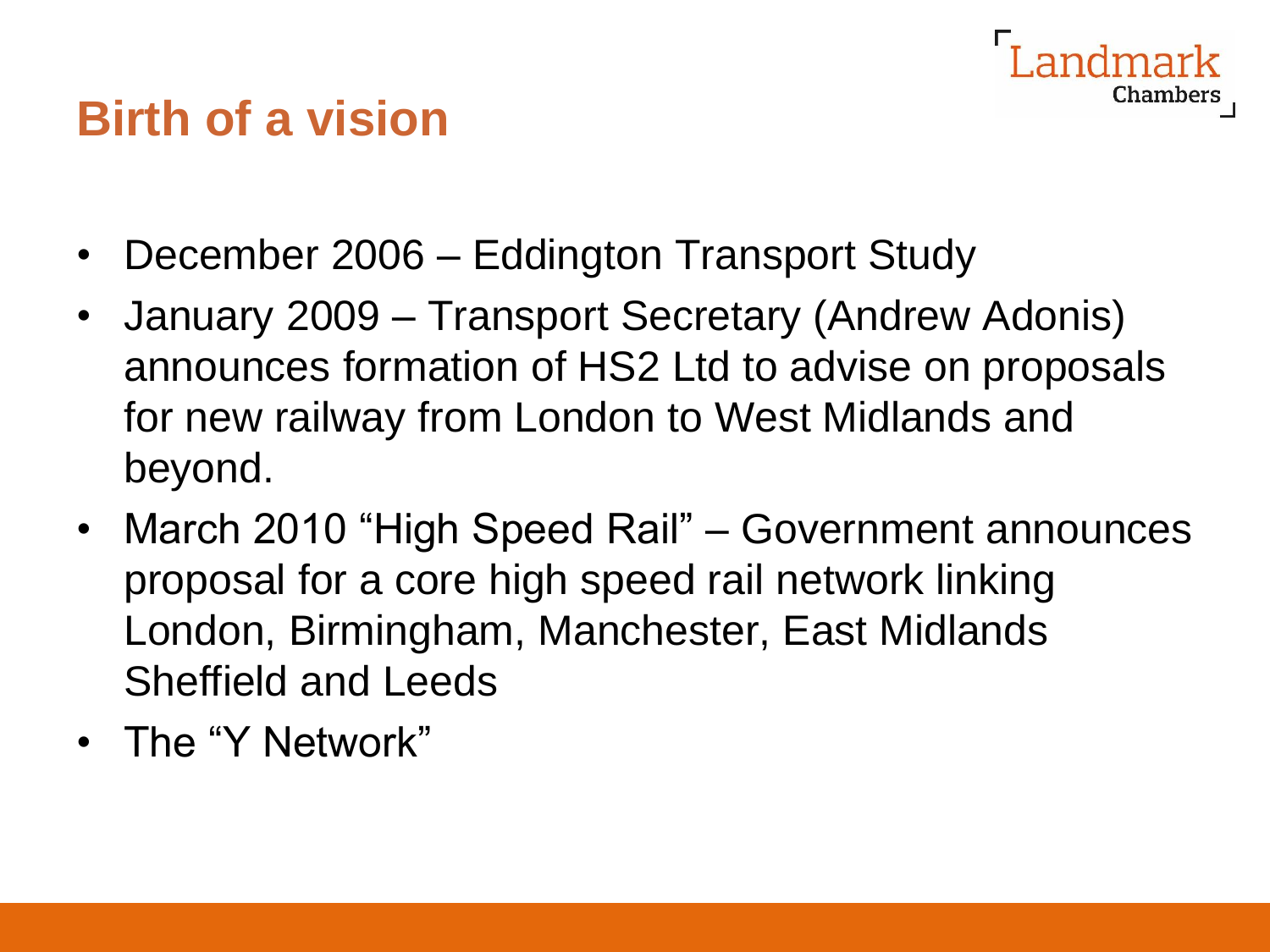## **High Speed Rail – Investing in Britain's Future**

- February/July 2011 public consultation on Coalition Government's proposal for high speed rail strategy – the Y network – and proposed route for Phase 1 route – London to Birmingham/West Midlands
- Phase 1 Appraisal of Sustainability published comparative appraisal of Phase 1 route alternatives
- 51M consortium publishes "Optimised Alternative" based on improving existing lines and services on the West Coast Main Line
- January 2012 Government confirms high speed rail strategy, Y network and Phase 1 route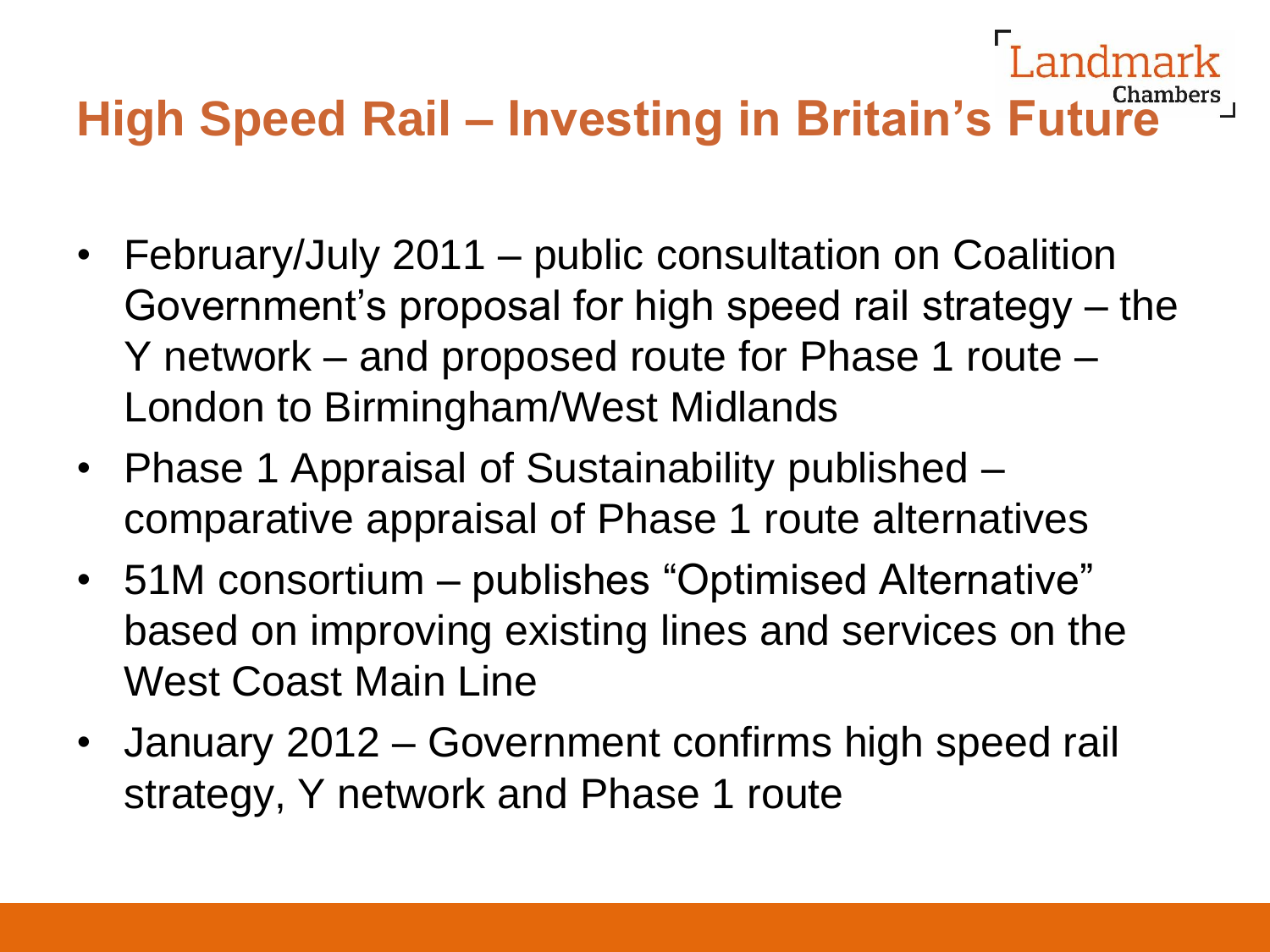

#### **Decisions and Next Steps – "DNS"**

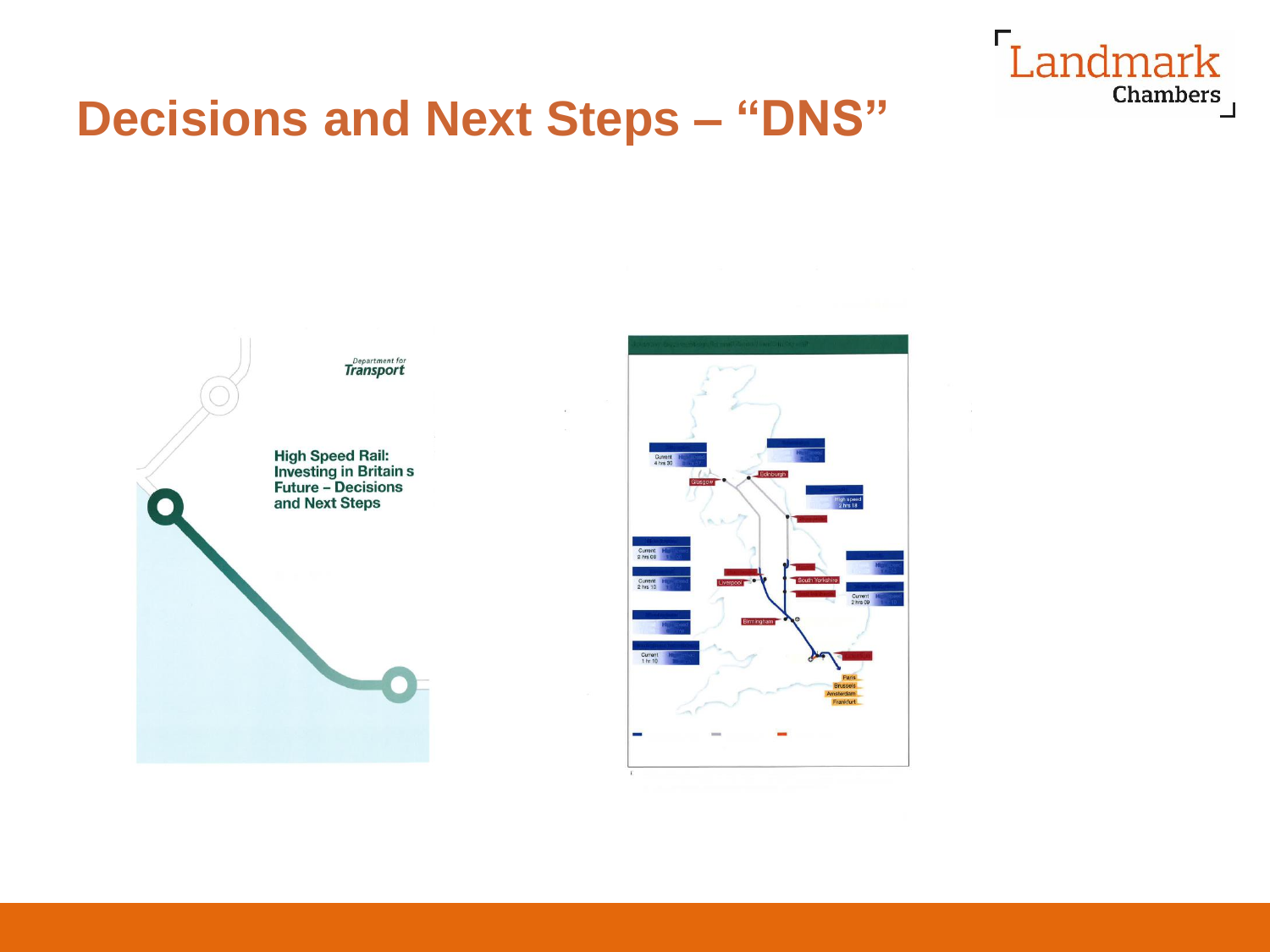

## **HS2 – the policy objective**

DNS - Summary of High Speed 2 –

*The aim of the HS2 project is to deliver hugely enhanced rail capacity and connectivity between Britain's major conurbations. It is the largest transport infrastructure investment in the UK for a generation, and, with the exception of HS1, is the first major new railway line since the Victorian era.*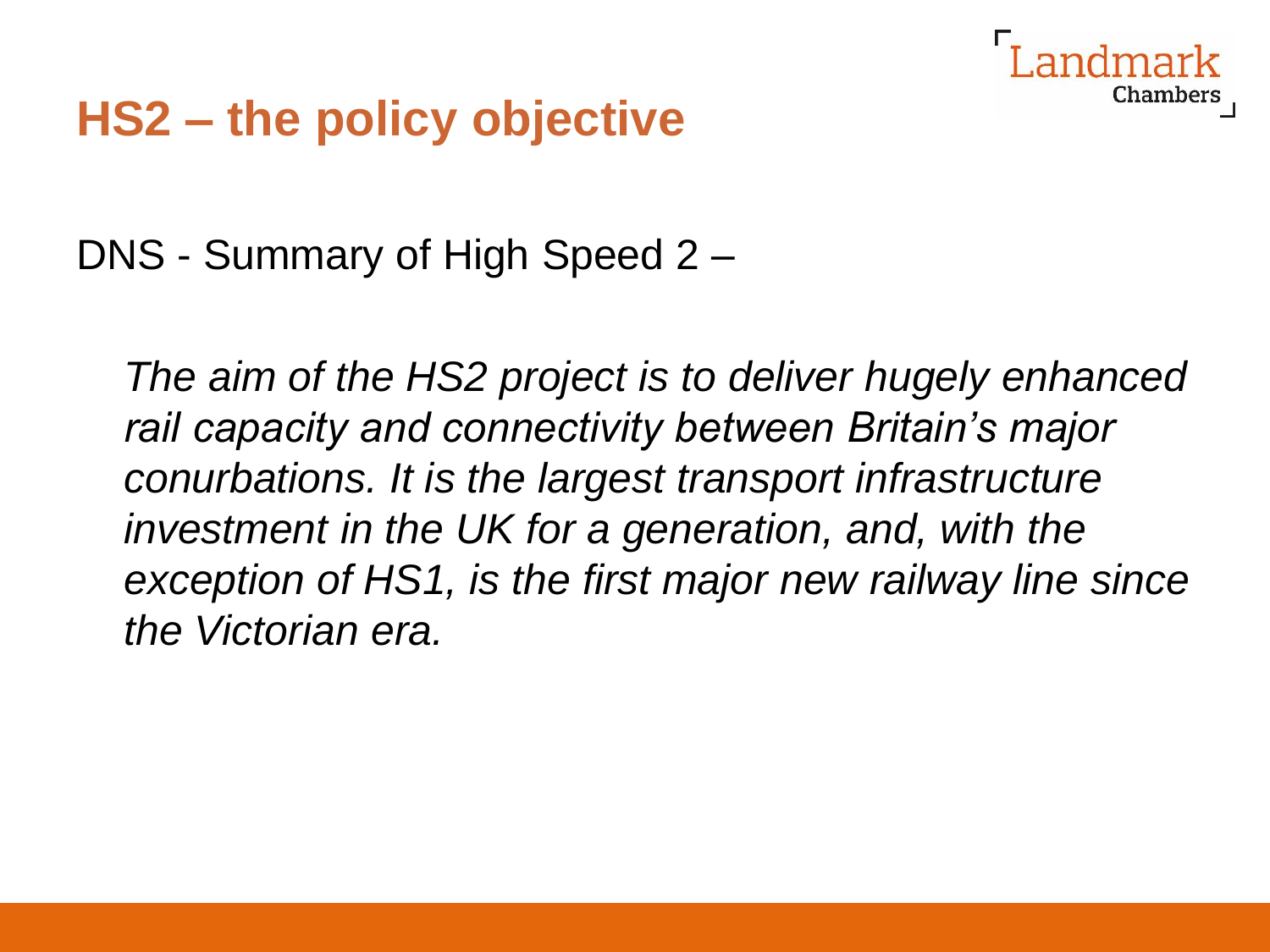

• DNS – the Government announced its intention to seek powers for the construction and operation of HS2 Phase 1 through a hybrid Bill to be introduced into Parliament in late 2013.

Chambers

- An established means of authorising a transport project of national importance
- Channel Tunnel Bill
- Channel Tunnel Rail Link Bill
- Crossrail Bill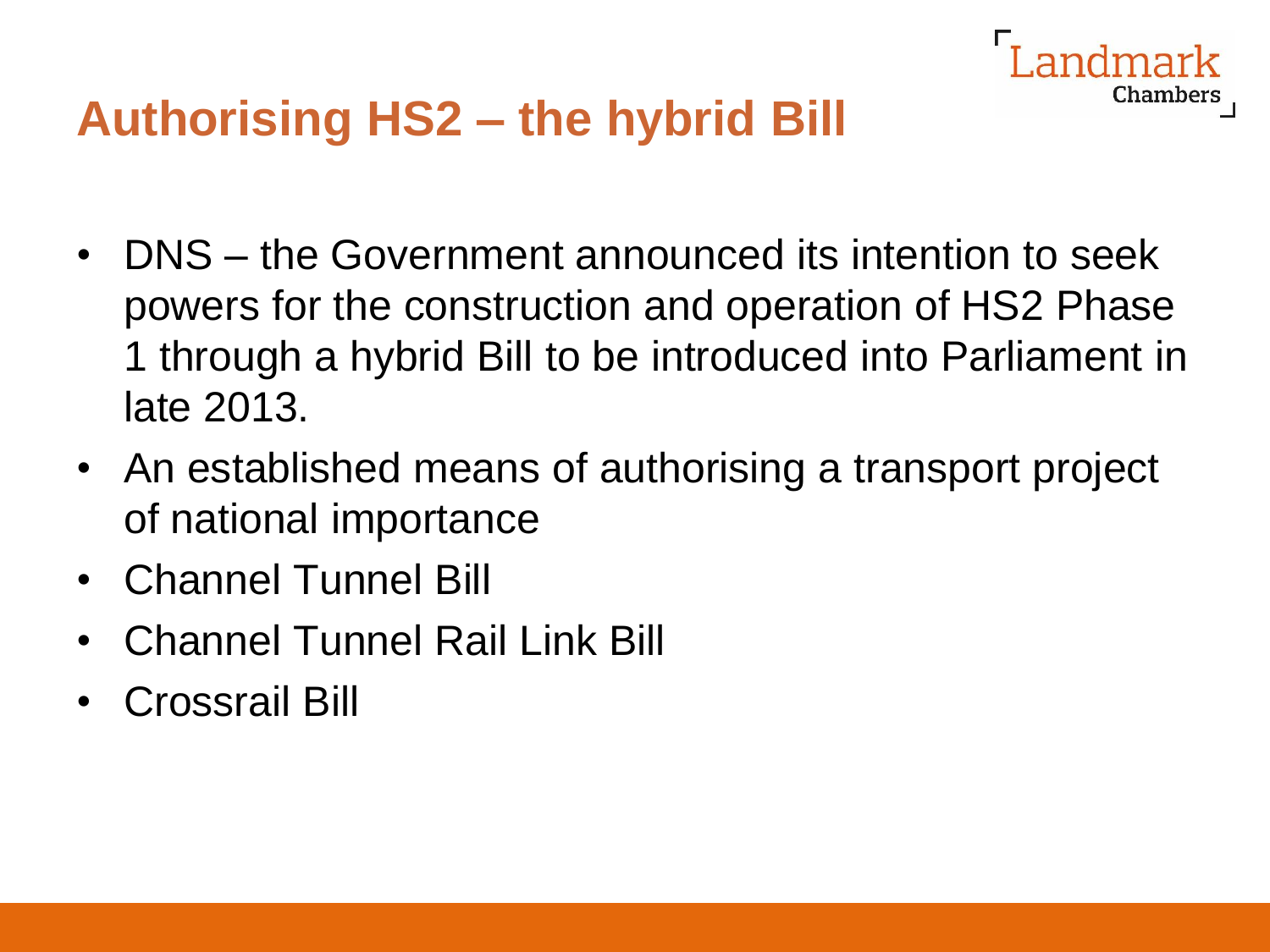# Chamber:

## **Hybrid Bill**

- A public Bill which affects particular private interests in a manner different from the private interests of other persons of the same category or class
- Landowners whose property is subject to compulsory purchase for the construction of the railway
- Persons whose property or interests are "specially and directly affected" by the Bill may petition and be heard by a Select Committee of each House
- The principle of the Bill is established at Second Reading and may not be questioned before the Select Committee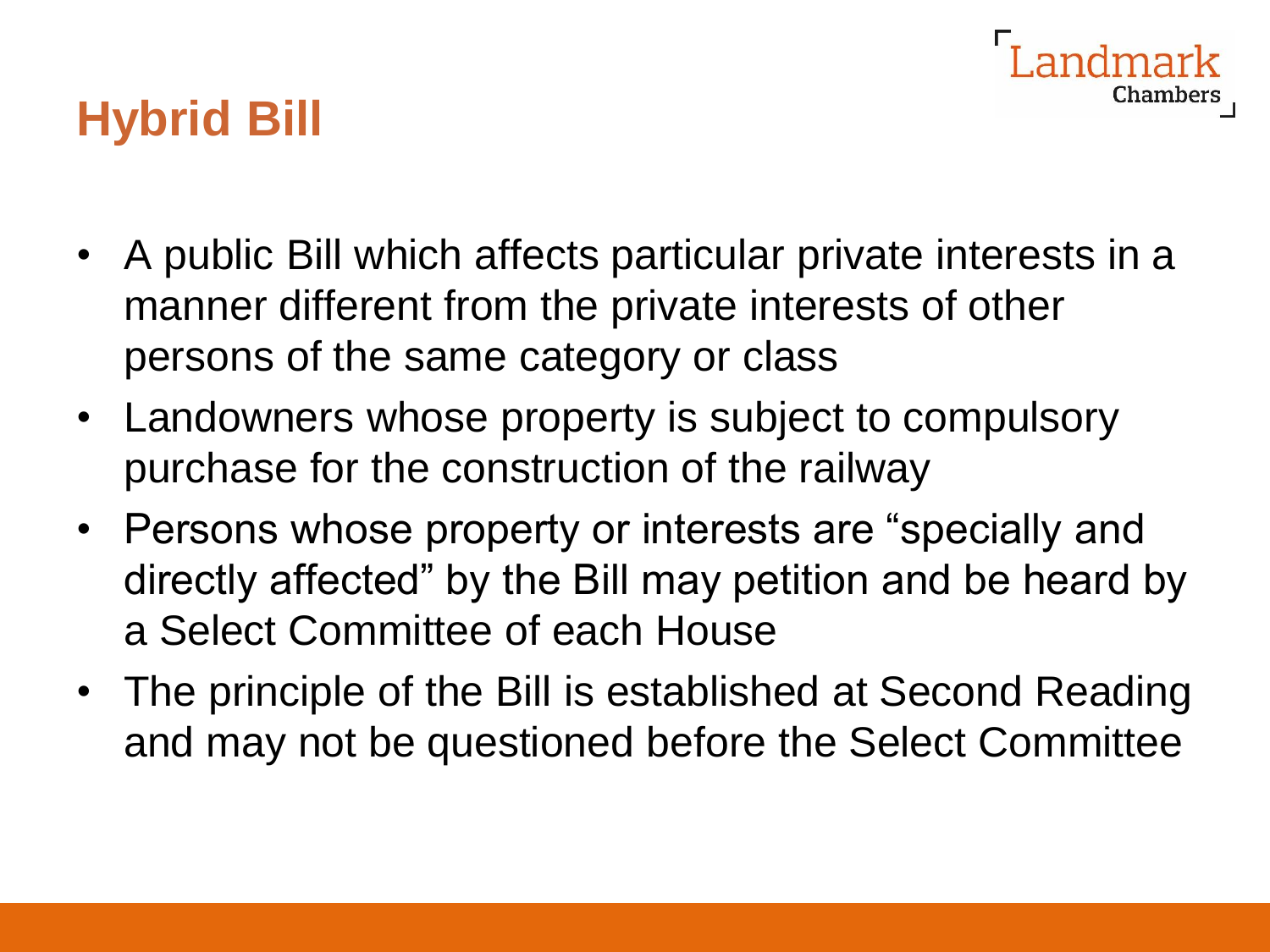

### **EC environmental impact assessment**

Two EC Directives –

**Directive 2011/92/EU** – the Environmental Impact Assessment (EIA) Directive – requires certain projects to be environmentally assessed before the decision is taken to grant development consent to proceed

**Directive 2001/42/EC** – the strategic environmental assessment (SEA) Directive – requires certain plans and programmes to be environmentally assessed before the decision is taken to adopt them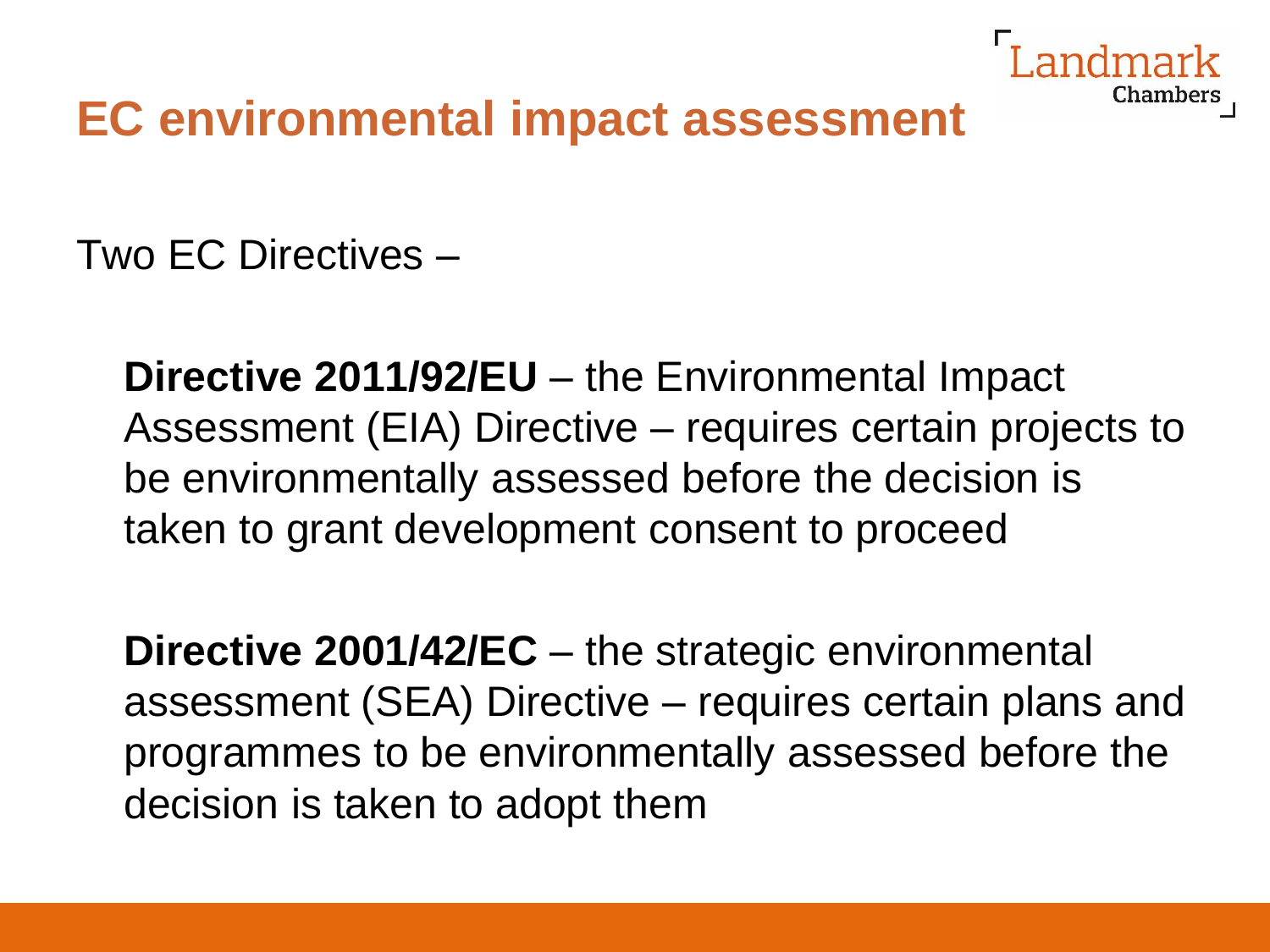

## **SEA Directive – the main issue**

• Article  $3(2)(a)$  –

*An environmental assessment shall be carried out for all plans and programmes which are prepared for...transport...and which set the framework for future development consent*....

Did the Government's announcement of its proposed high speed rail strategy – the Y network – and the proposed Phase 1 route in the DNS set the framework for future development consent by Parliament upon introduction of the proposed hybrid Bill?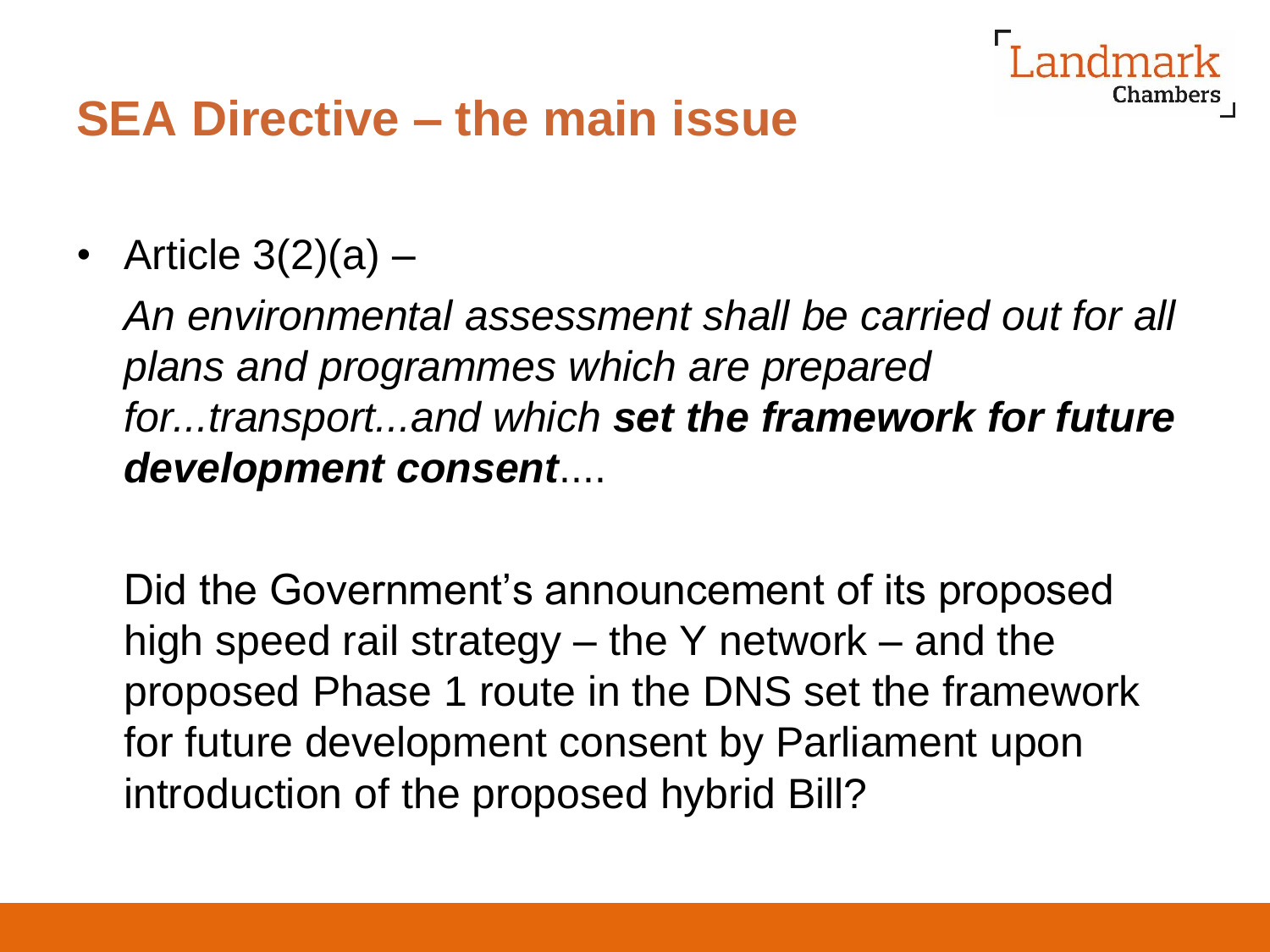

#### **EIA Directive – the main issue**

• Article  $1(4)$  –

*This Directive shall not apply to projects the details of which are adopted by a specific act of national legislation, since the objectives of this Directive, including that of supplying information, are achieved through the legislative process.*

Would the hybrid Bill procedure enable the objectives of the EIA Directive to be achieved?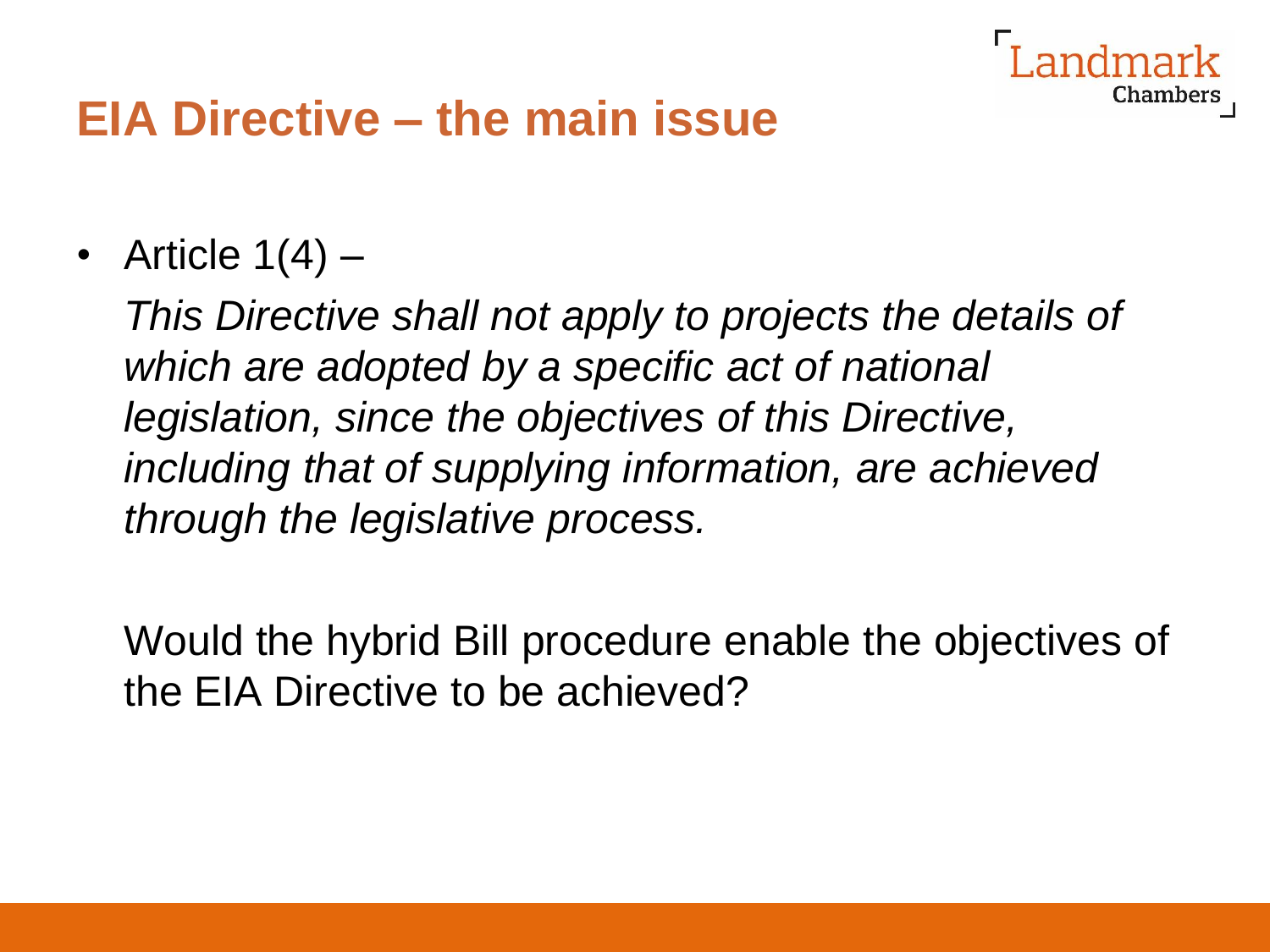

## **The Supreme Court Judgment**

- The SEA Directive issue see the judgment of Lord Carnwath at [24]-[55]
- The DNS did not "set the framework" for future development consent for HS2 under the proposed hybrid Bill [36], [38], 40]-[41].
- There was no need for a reference to the CJEU since the guidance of the CJEU in the 3 cases to which Lord Carnwath referred in his judgment at [19] was sufficient to enable the Supreme Court to decide whether the DNS did set the framework [53]-[54].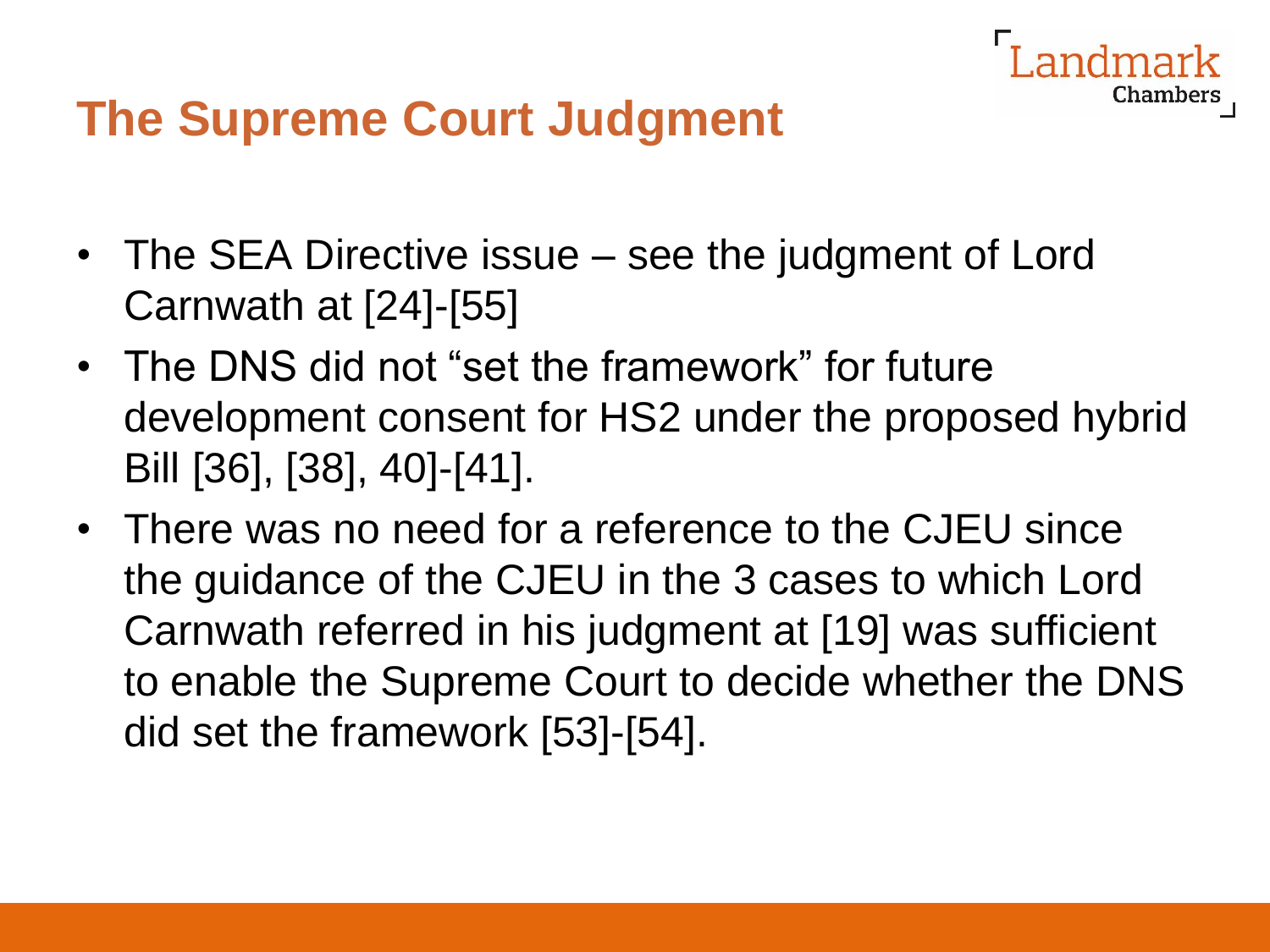#### **Setting the framework – Lord Carnwath**

36. Against that background, and unaided by more specific authority, I would have regarded the concept embodied in article 3.2 as reasonably clear. One is looking for something which does not simply define the project, or describe its merits, but which sets the criteria by which it is to be determined by the authority responsible for approving it. The purpose is to ensure that the decision on development consent is not constrained by earlier plans which have not themselves been assessed for likely significant environmental effects. That approach is to my mind strongly supported by the approach of the Advocate General and the court to the facts of *Terre wallone* and by the formula enunciated in *I-E Bruxelles* and adopted by the Grand Chamber in *Nomarchiaki*.

Chamber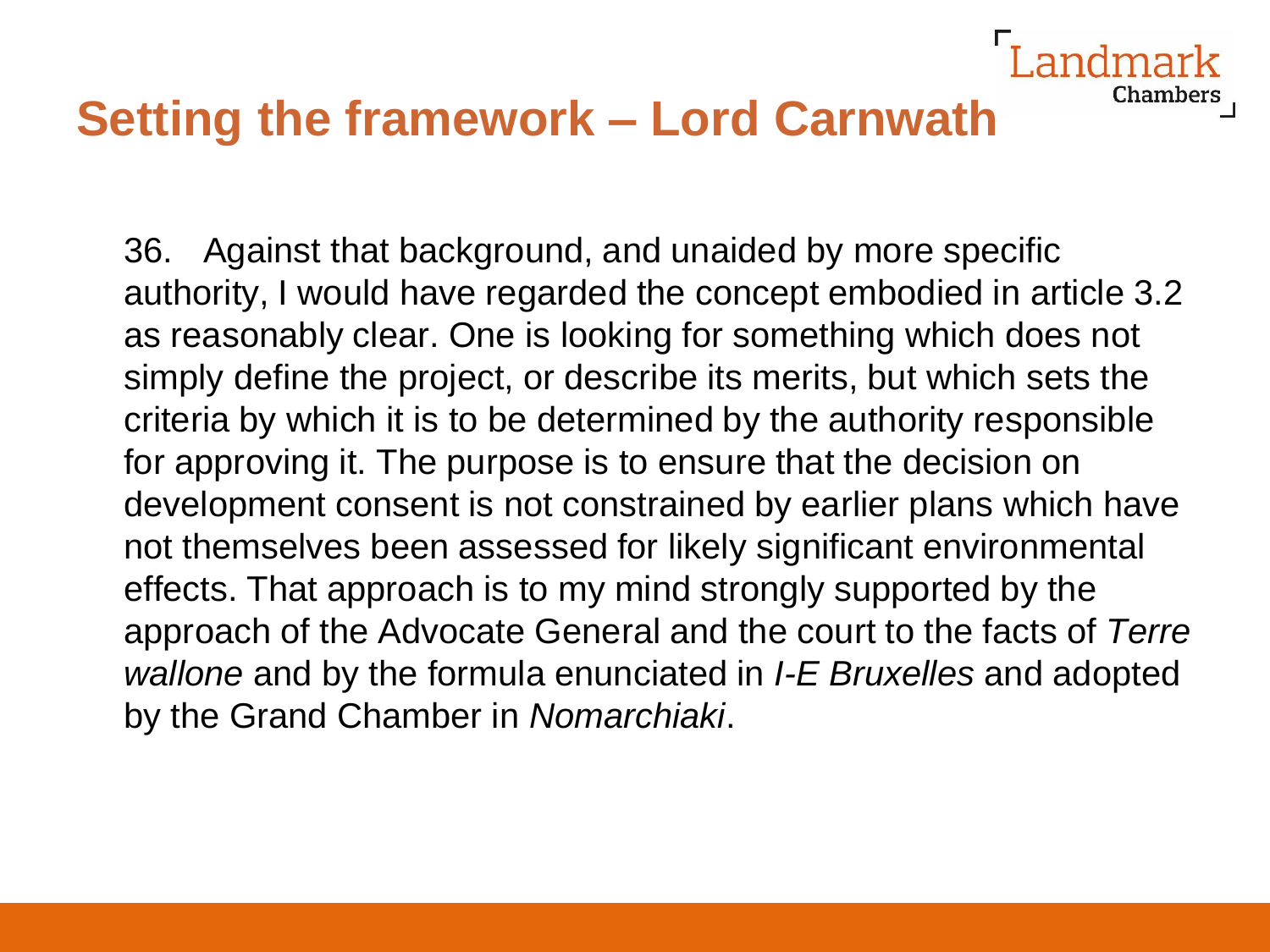## **Setting the framework – Lord Carnwath**

38. [The DNS]is a very elaborate description of the HS2 project, including the thinking behind it and the government's reasons for rejecting alternatives. In one sense, it might be seen as helping to set the framework for the subsequent debate, and it is intended to influence its result. But it does not in any way constrain the decisionmaking process of the authority responsible, which in this case is Parliament....

Chamber

40. The majority [in the Court of Appeal] referred to the possibility of the plan having "a sufficiently potent factual influence". Although Mr Mould generally supported the reasoning of the majority, he submitted that "influence" in the ordinary sense was not enough. The influence, he submitted, must be such as to constrain subsequent consideration, and to prevent appropriate account from being taken of all the environmental effects which might otherwise be relevant.... 41. In my view he was right to make that qualification.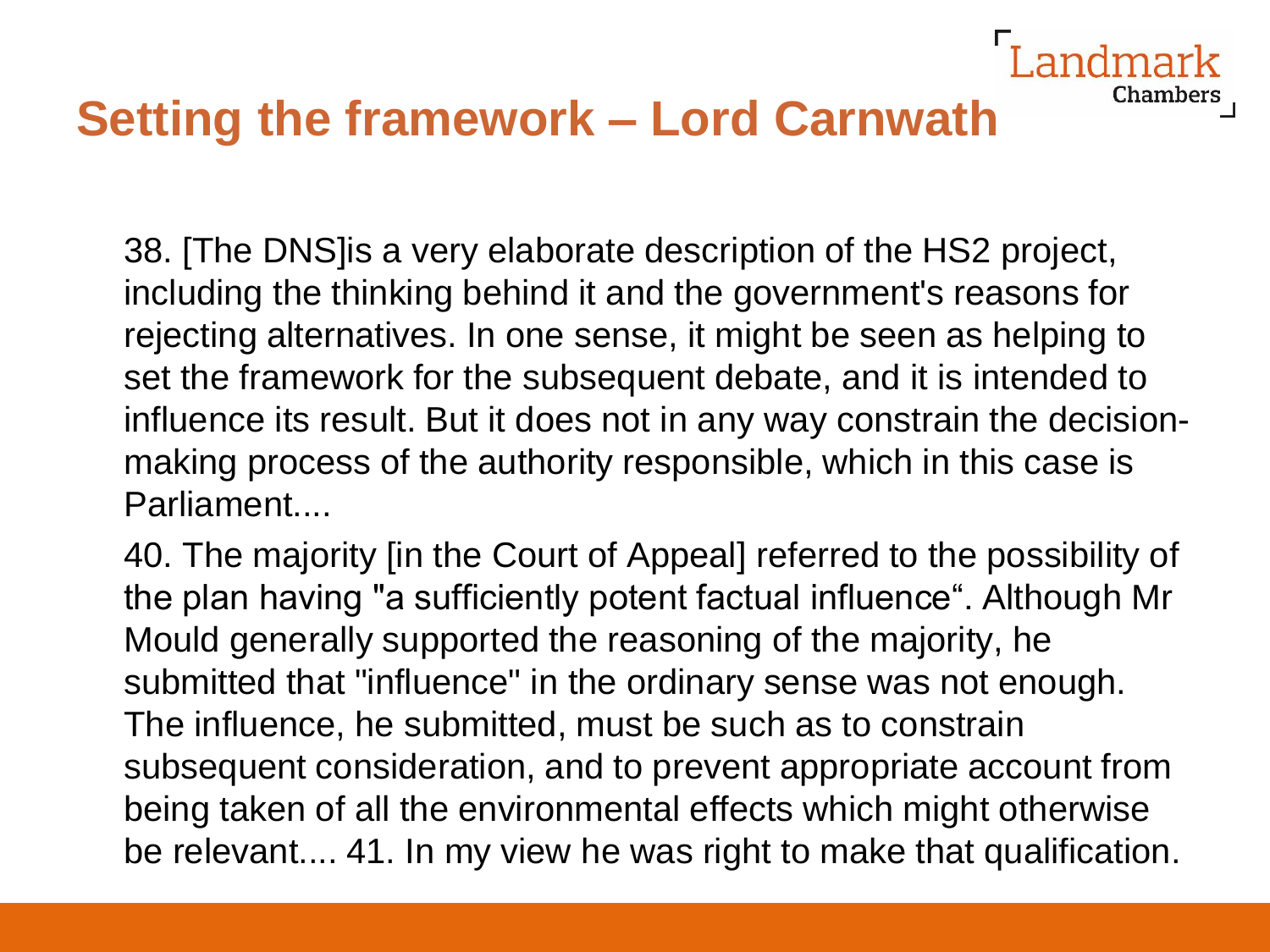

## **The Supreme Court Judgment**

- The EIA Directive issue see the judgment of Lord Reed at [98]-[116]
- There is no reason to doubt that sufficient environmental information will be available to both Houses in time for its consideration prior to Second Reading [99], [113]-[115]
- Under EU Law, the influence of Parliamentary parties (whipping) and Government (ministerial responsibility) over voting in national legislatures is compatible with article 1(4) which reflects the constitutional traditions and principles of Member states [101]-[108]
- There is no need for a reference to the CJEU [117]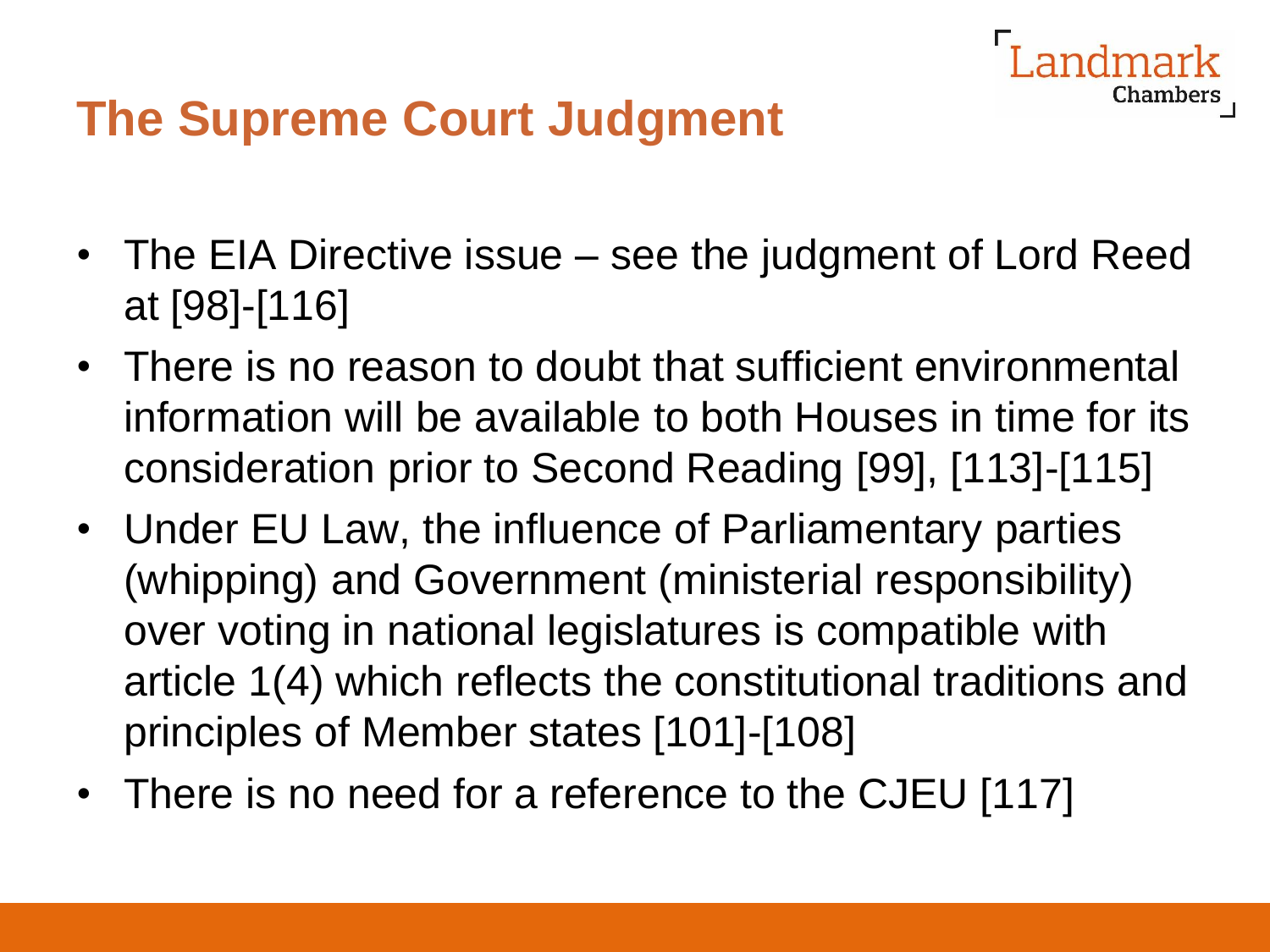## **The EIA Directive exemption – Lord Reed**

[102] One of the ideas underlying the submissions on behalf of the appellants appears to be that members of the legislature must act independently and impartially when voting on whether to approve a project falling within the scope of article 1(4) of the EIA Directive, rather than being influenced by Parliamentary party politics. That idea appears to me however to be based on a misunderstanding of the constitutional role of the legislature.

**Chambers** 

[107] ...The fundamental objective of the Directive is, as the Court of Justice has explained, to ensure that the environmental effects of projects are assessed before consent is given. The achievement of that objective requires that appropriate environmental information should be available for consideration before consent is given. It does not require that the decision whether to give consent should be influenced solely or decisively by that information.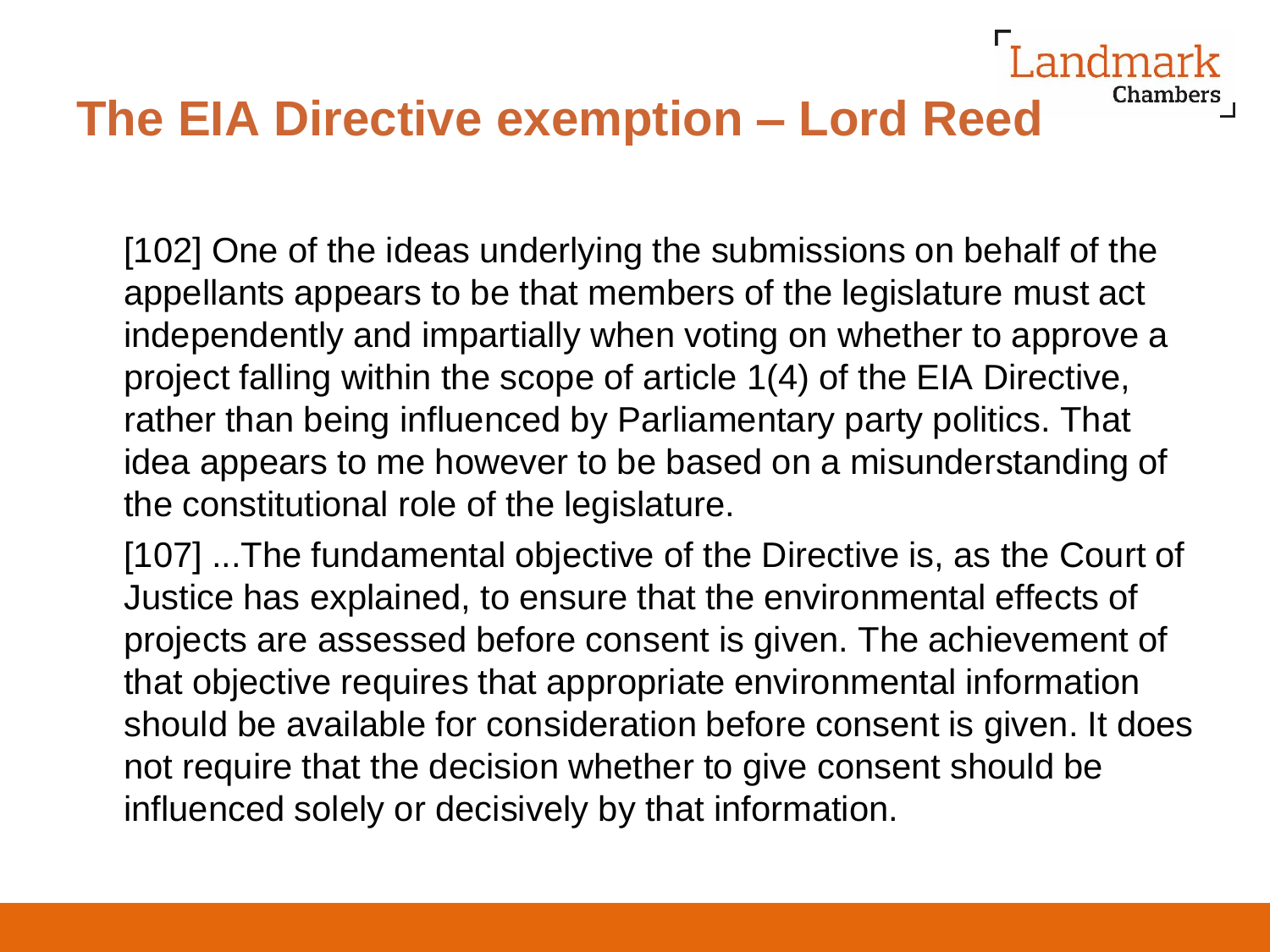### **The EIA Directive exemption – Lord Reed**

[108] In particular, the question whether it is in the public interest to proceed with a project of national importance, such as HS2, may be a matter of national political significance. It is partly for that reason that such decisions may be considered appropriate for determination by the national legislature rather than by the ordinary processes of development control. The national legislatures of the member states are of course political institutions, whose decisions are likely to be influenced, possibly decisively, by the policy of the dominant Parliamentary party or parties. Article 1(4) ...is nevertheless based on the premise that the objectives of the Directive can be achieved where the decision is made by a body of that kind. That is not difficult to understand: the influence of party and governmental policy does not prevent the members of national legislatures from giving careful and responsible consideration to the information, including environmental information, which is relevant to the matters that they have to decide.

ndmark

Chambers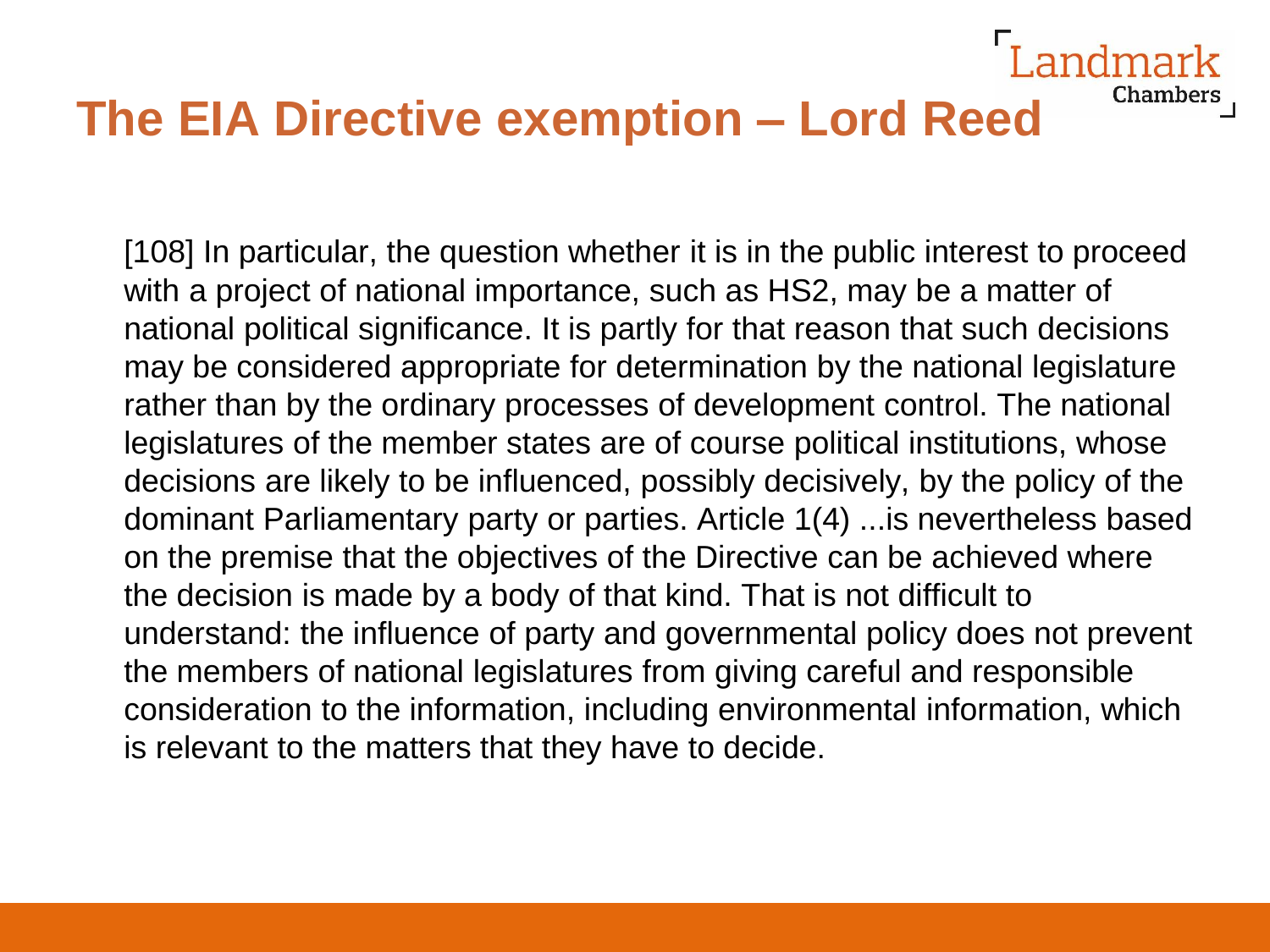## **The EIA Directive exemption – Lord Reed**

[110] There is a further difficulty with the contention that EU law requires the internal proceedings of national legislatures to be subject to judicial oversight of this nature. The separation of powers is a fundamental aspect of most if not all of the constitutions of the member states. The precise form in which the separation of powers finds expression in their constitutions varies; but the appellants' contentions might pose a difficulty in any member state in which it would be considered inappropriate for the courts to supervise the internal proceedings of the national legislature, at least in the absence of the breach of a constitutional guarantee.

andmark

Chambers

[116] Without therefore considering the fundamental constitutional objection to this line of argument – that the court would be presuming to evaluate the quality of Parliament's consideration of the relevant issues, during the legislative process leading up to the enactment of a statute – I conclude that the argument is based on an incorrect interpretation of the EIA Directive, and is in addition unsupported by the evidence as to the procedure which might be followed.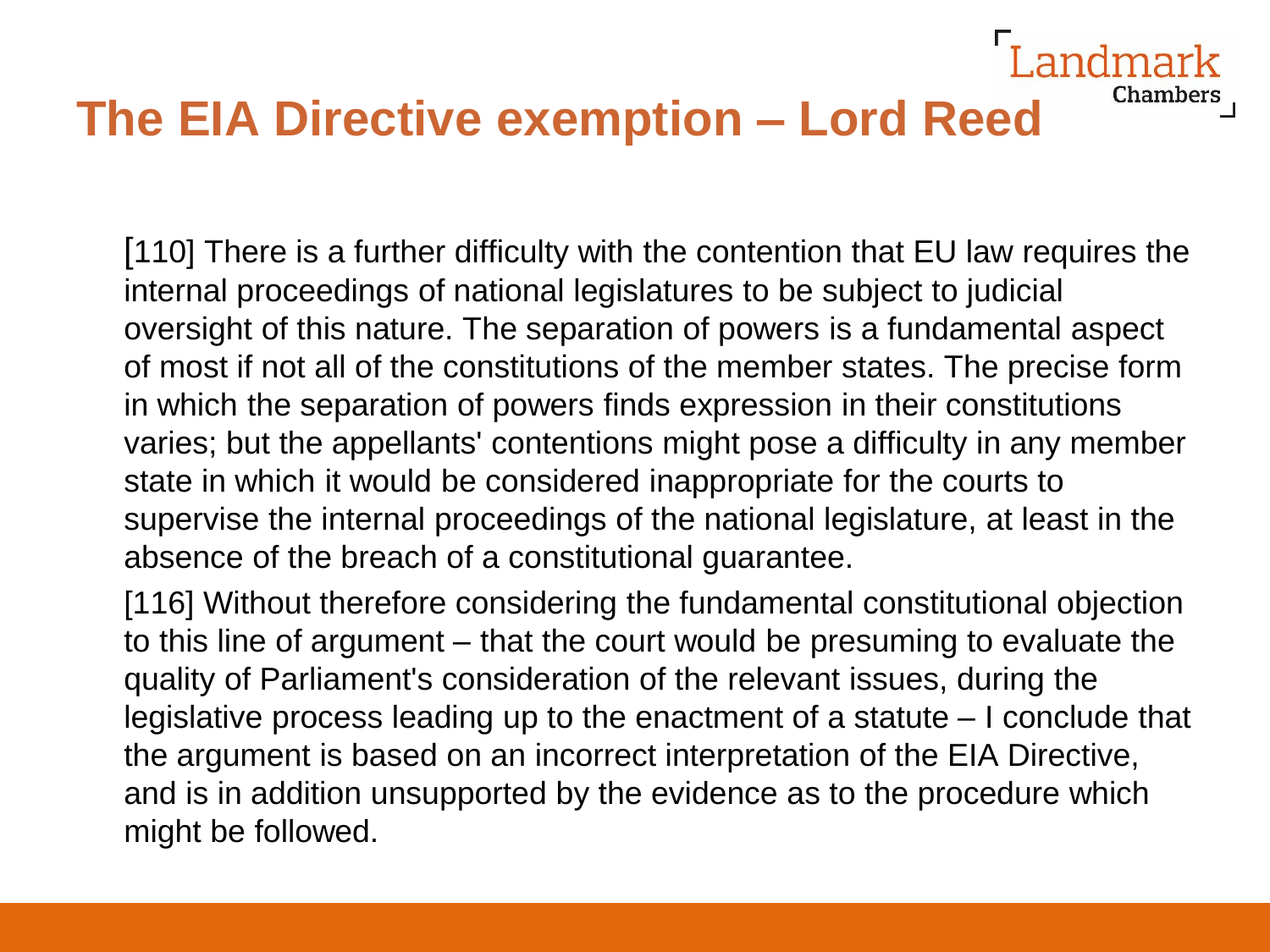## **The Supreme Court Judgment**

- Lord Sumption a pithy judgment supporting Lord Carnwath's reasoning on the issue of setting the framework
- Lady Hale a judgment explaining her reasons for concluding that a reference was unnecessary on the issue of setting the framework, notwithstanding her concerns that there may be a 'gap' in the assessment of alternatives to national projects authorised by a specific act of national legislation

Chambei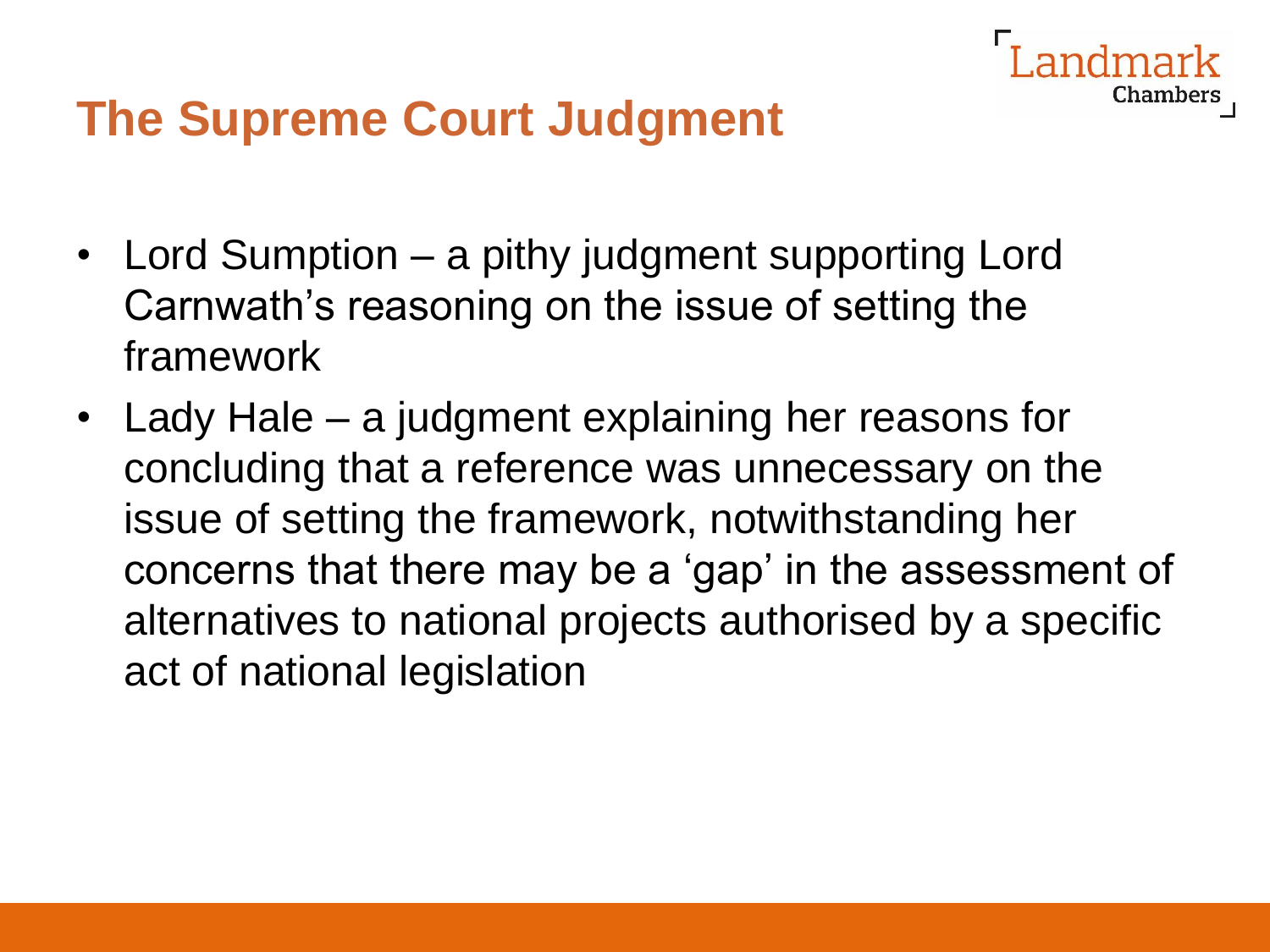## **The Supreme Court Judgment**

- Lord Neuberger and Lord Mance [157]-[211]
- An important judgment on the EU principle of legal certainty [165] -

*"The general principle of legal certainty, which is a fundamental principle of Community law, requires, in particular, that rules should be clear and precise, so that individuals may ascertain unequivocally what their rights and obligations are and may take steps accordingly".*

Chambe:

EU citizens and others need to know and are entitled to expect that the legislation enacted by their European legislator will be given its intended effect.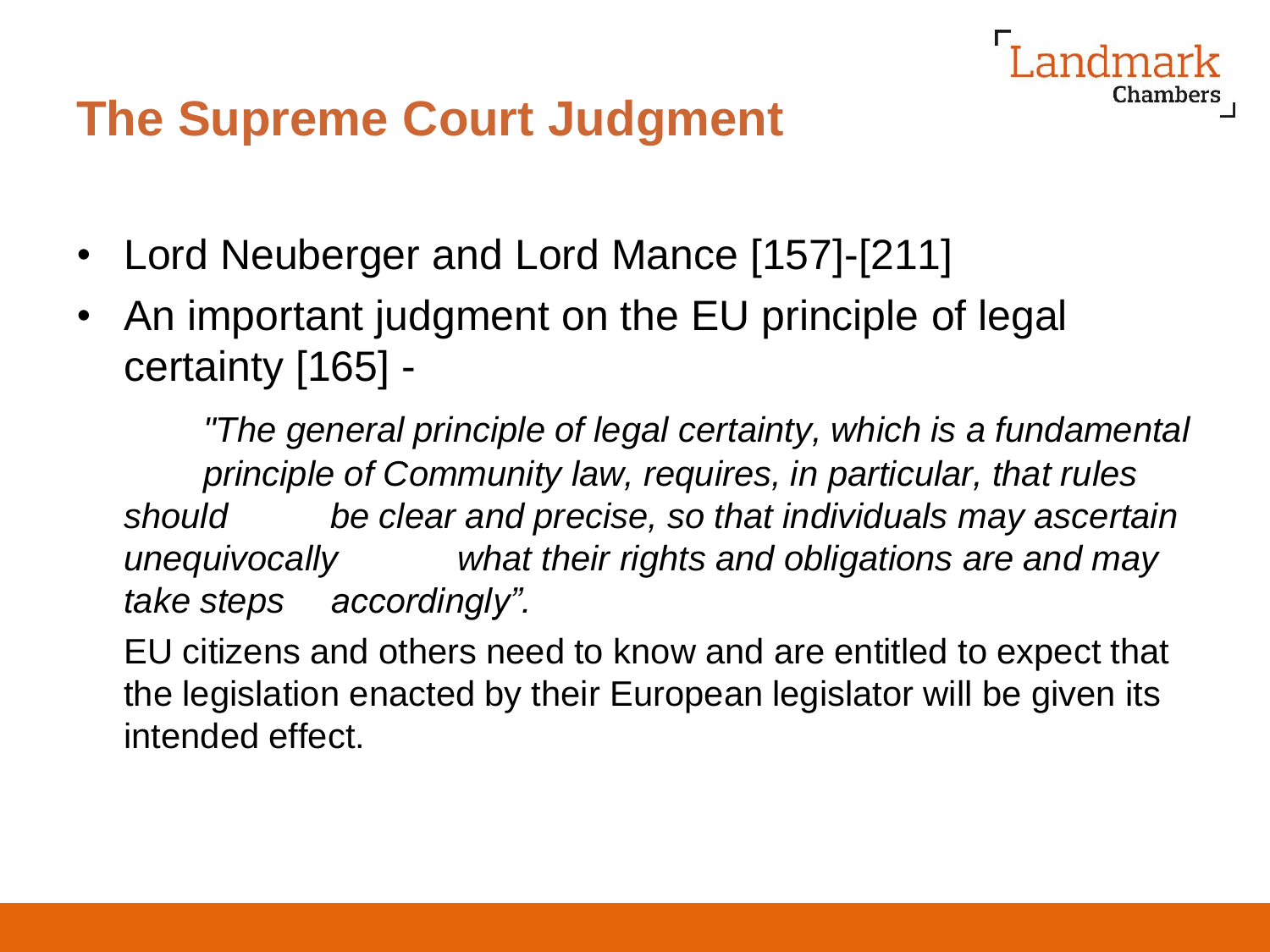### ndmark **Legal certainty and interpreting EU legislation**

[170] It is a common place in legislation that objectives may not be fully achievable or achieved. Compromises or concessions have to be made if legislators are to achieve the enactment of particular provisions. This is perhaps especially so at the international European level, in the case of measures agreed by the Council of Ministers where different Member States may only have been prepared to go part of the way with a Commission proposal (or Parliamentary proposal for amendment) and qualifications may have to be introduced to arrive at any agreement. The structure of the European Union involves a balance of interests which must be respected if the structure is to be stable.

[171] When reading or interpreting legislation, it can never therefore be assumed that particular objectives have been achieved to the fullest possible degree. Limitations on the scope or application of a legislative measure may have been necessary to achieve agreement. There may also have been good reasons for limitations, of which courts are unaware or are not the best judge. clearly did not intend.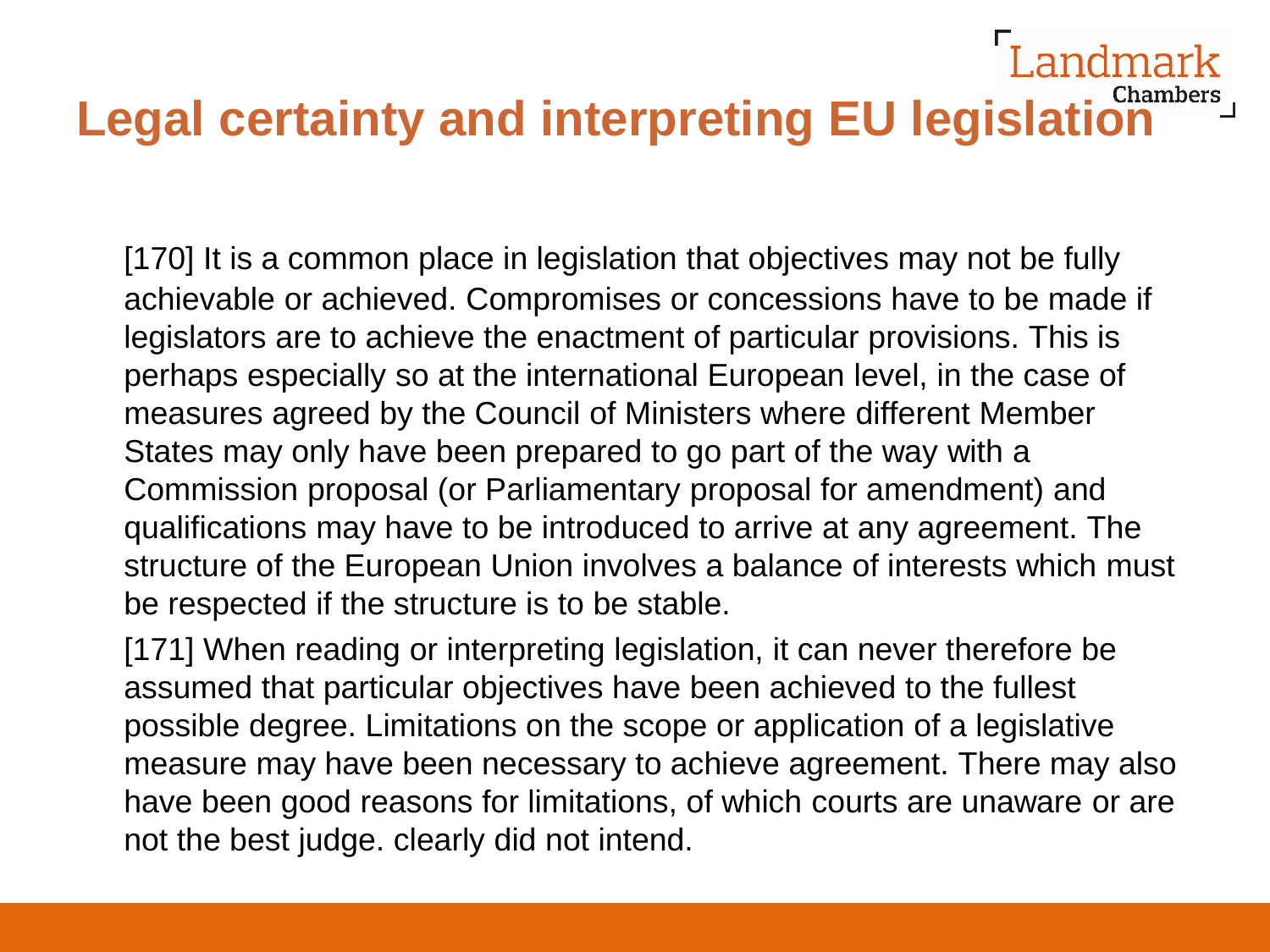### **The proper role of the CJEU**

[171] Where the legislature has agreed a clearly expressed measure, reflecting the legislators' choices and compromises in order to achieve agreement, it is not for courts to rewrite the legislation, to extend or "improve" it in respects which the legislator clearly did not intend.

Chamber

[172] There are important practical consequences, if citizens and other users of the law cannot be confident that European legislation will be given its intended and obvious effect. First, there is a risk of loss of confidence at national level in European Union law, and a risk of impairment of the all-important dialogue between national courts and the Court of Justice, with its vital role of interpreting and consolidating the role of European law.....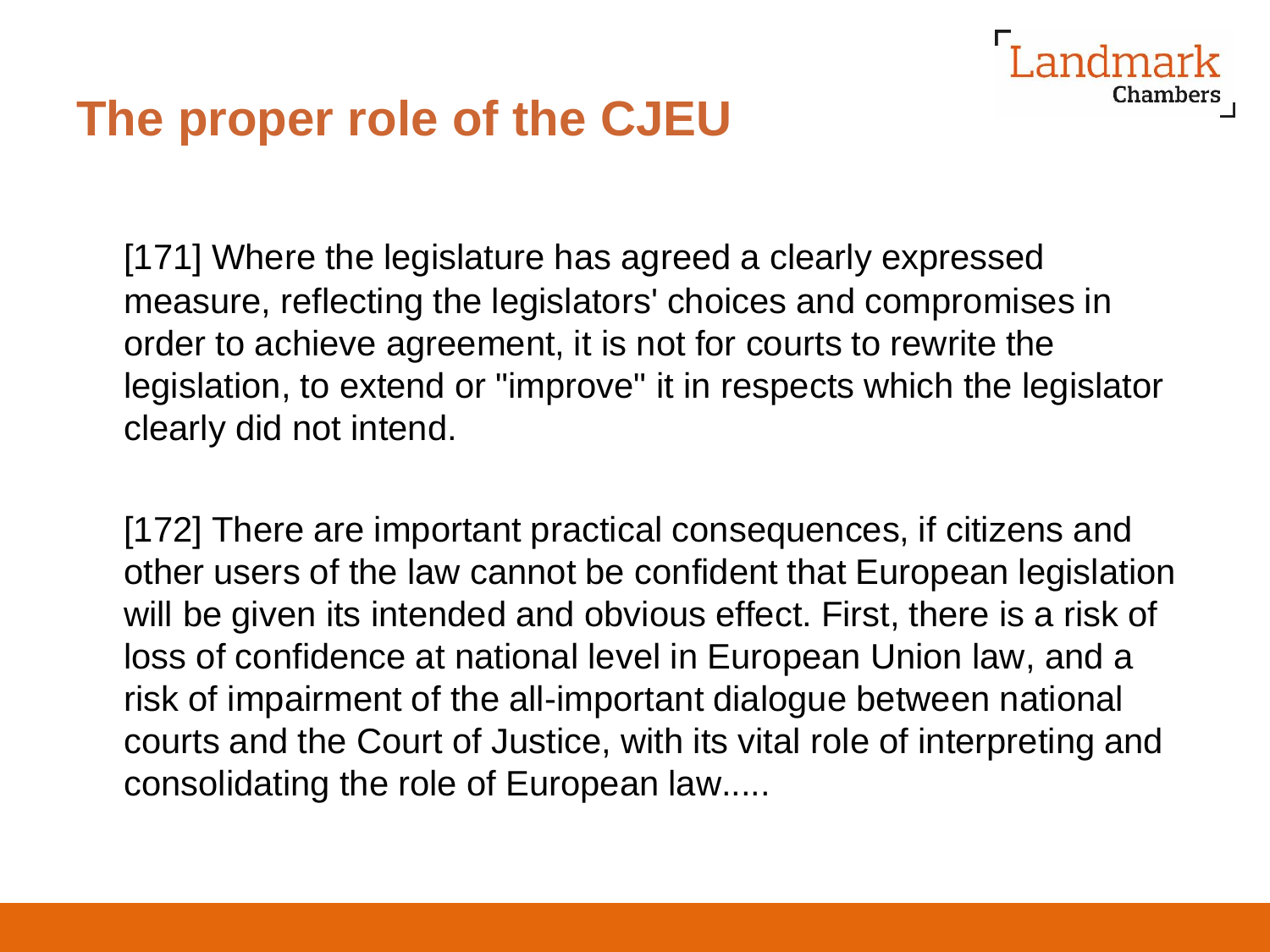## **Legal certainty and the EIA Directive exemption**

• Article 1(4) - The CJEU has interpreted "since" to mean "provided that"

Chamb

[197] As it stands, the European Court of Justice's caselaw in respect of article 1(5) (now 1(4)), raises the question what is meant by the condition that "the legislative process must have enabled the objectives pursued by the Directive to be achieved".

Must the courts then scrutinise the national legislative process in order to supervise that process?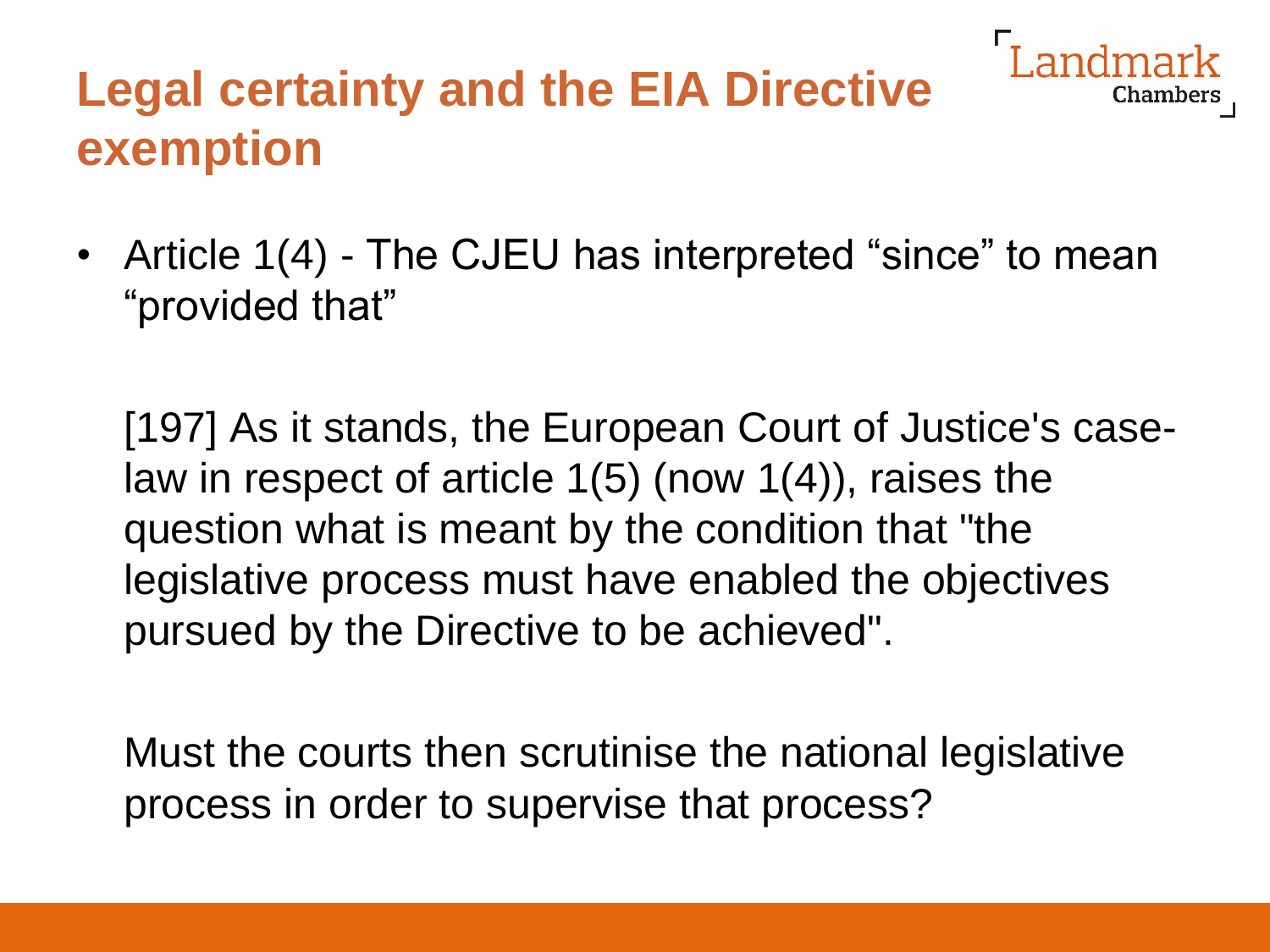## **The proper role of the national court**

#### • No

[201] The European Court of Justice was itself careful to use a general formulation, invoking the "objectives" of the Directive, when it re-interpreted "since" to mean "provided that" in article 1(5). It did not say that the Directive or its provisions applied to a specific legislative act. It said that it was a condition of their disapplication that their "objectives" were met by the legislative process. The Court was careful not to endorse the very wide formulae, used by the two Advocates General in *Boxus* and *Nomarchiaki*, which suggested close scrutiny by national judges of the legislative process to see whether "the people's elected representatives" had been able "properly" to examine and debate the proposal or had "perform[ed] their democratic function correctly and effectively".

Chamber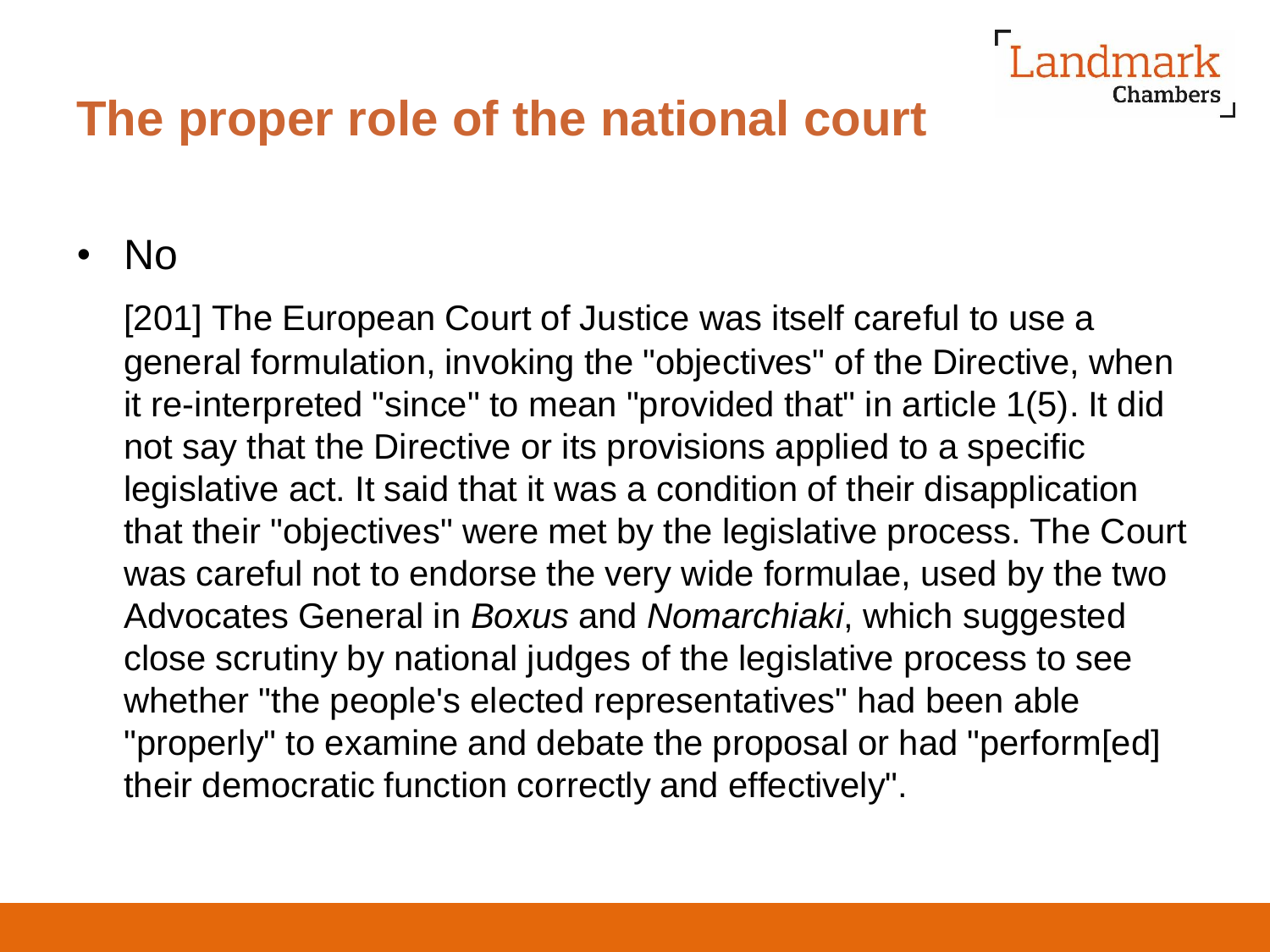## **Constitutional principle**

[202] There was good general reason for this. Whatever other adjustments in meaning it might make by way of interpretation, the Court was here concerned with the fundamental institutions of national democracy in Europe. It was concerned with a provision which deliberately distinguished projects approved by legislative process from projects approved by the ordinary planning process. It is not conceivable, and it would not be consistent with the principle of mutual trust which underpins the Union, that the Council of Ministers should, when legislating, have envisaged the close scrutiny of the operations of Parliamentary democracy suggested by the words used by Advocates General Sharpston and Kokott. The Court will also have been well aware of the principles of separation of powers and mutual internal respect which govern the relations between different branches of modern democracies

Chambei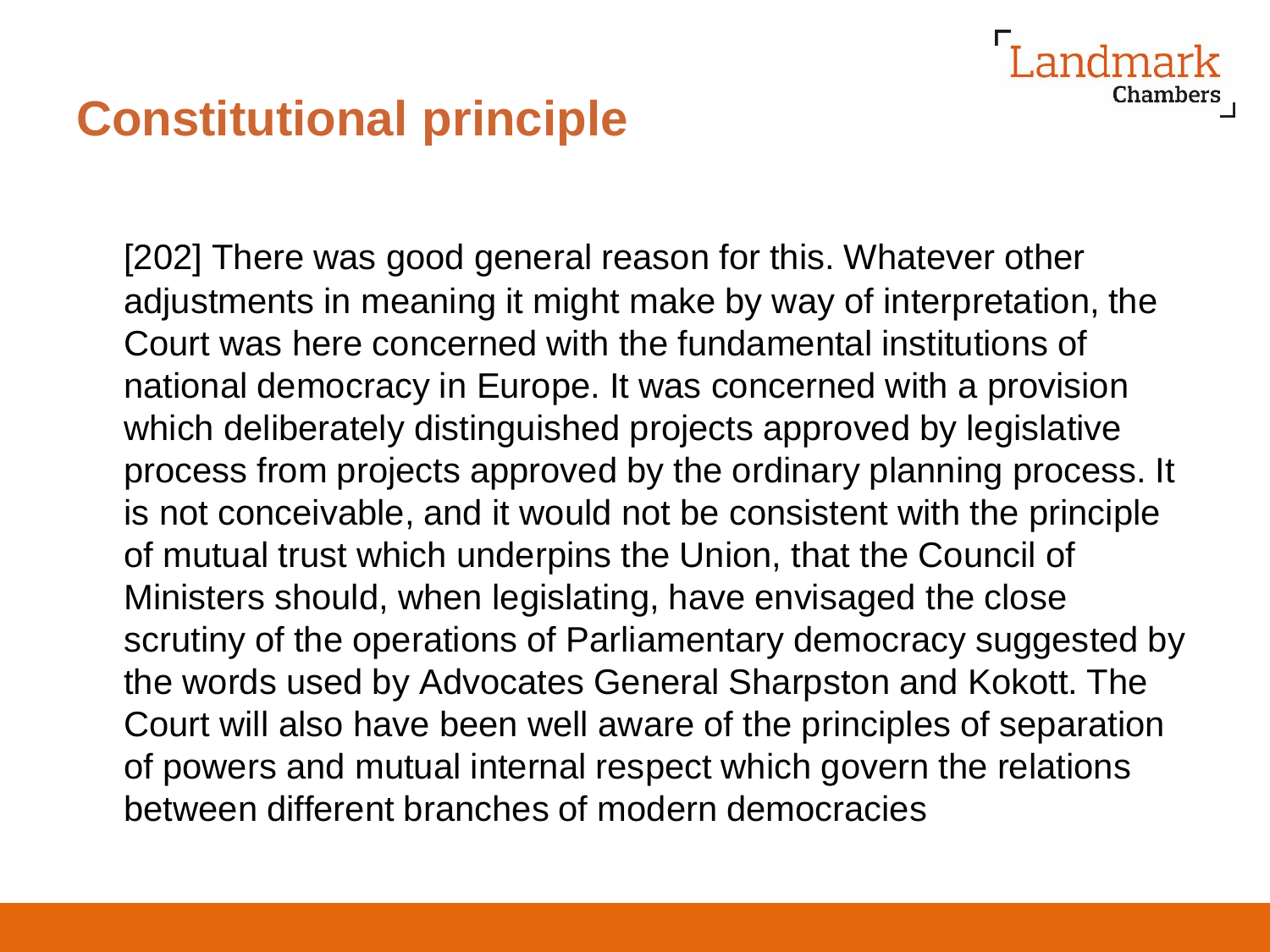## **Respecting the founding principles of the TEU**

Chambers

[210] The appellants' case, that the Parliamentary process will be tainted by considerations such as whipping or collective ministerial responsibility or simply by party policy, amounts to challenging the whole legitimacy of Parliamentary democracy as it presently operates. There would doubtless be a similar problem in most, probably all, the democracies of the Union. Finally, we note that article 10 TEU itself recognises that, in a Union "founded on representative democracy", whose citizens are directly represented in the European Parliament, "[p]olitical parties at European level contribute to forming European political awareness and to expressing the will of citizens of the Union." This, though it may at present be largely aspirational in so far as it refers to pan-European political parties, undermines any suggestion that the ordinary workings of political democracy can or should be seen as suspect under article 1(4) of the EIA Directive.